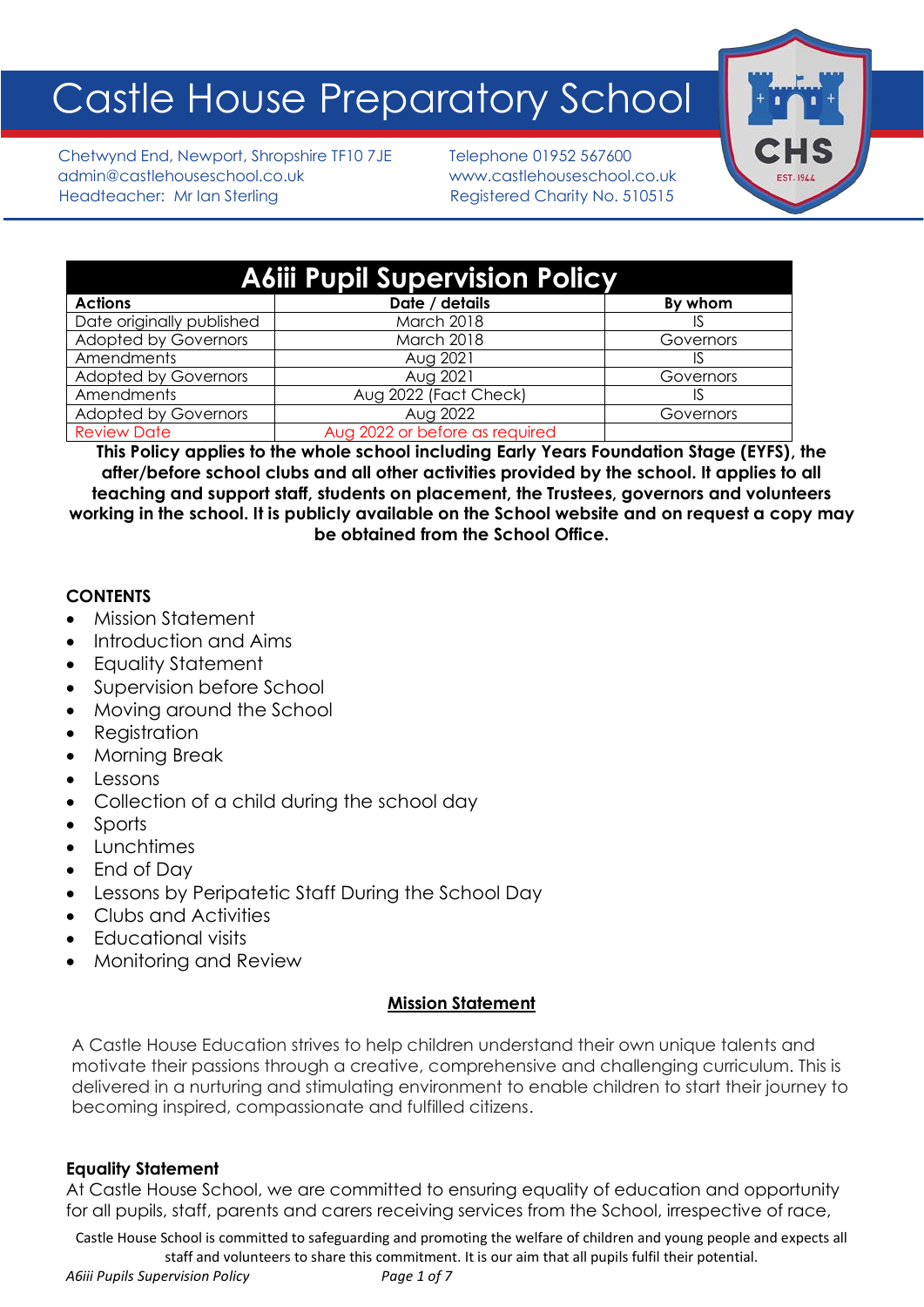gender, special educational needs and disability, religion or socio-economic background. We aim to develop a culture of inclusion and diversity in which all those connected with the School feel proud of their identity and able to participate fully in School life. (See also Inclusion Policy and Staff handbook).

#### **Introduction and Aims**

Castle House School is committed to safeguarding and promoting the welfare of pupils in its care. The Principal is required to ensure, as far as possible, that adequate supervision of pupils takes place throughout the school day and that the school is a safe place for pupils and staff. All members of staff at Castle House School have a duty of care to all pupils and this responsibility includes the maintenance of good order and discipline throughout the day. Professional judgement is required in view of the age of the pupils and the nature of the activity they are engaged in. It is the Headteacher's responsibility to ensure that high standards of behaviour are maintained and that appropriate levels of supervision are in place.

The policy and procedures for the supervision of children at the **start of the school day,** during **break/lunch times** and at the **end of the school day** are given, as well as what to do if a child goes **missing either at school or on an outing.** Procedures for dealing with **personal accidents** are also given.

#### **Supervision duties for Teachers and Supervisory Assistants**

There is a list of supervision duties issued each year and checked each term. The teachers and other supervisory staff must be responsible for checking and noting their own duties. The outline arrangements for playground supervision are the same at morning break and at lunch times.

#### **Supervision before School**

All parents are made aware of the starting time of the School day. Pupils are not allowed to enter the School building before 8.25 unless attending a supervised club.

#### **Before School Supervision**

Before School Supervision is offered to pupils from 8.00 am and is supervised by 2 members of staff. Children are signed in on arrival in the main hall.

## **Before School Clubs**

Any children arriving for a Club before School enter through the Main Reception where they are met by the member of staff running the Club and a register is taken of attendees. At the end of the Club the children are then sent to the playground to meet their class teachers.

#### **Nursery at the start of School**

Nursery children come in through the Nursery Class entrance at 8am with their parents and they are supervised Early Years staff from 8.am.

#### **Reception – Year 6 at the start of School**

All years arrive from 8am if attending Morning Club, entering the school through the Main Reception, from where they proceed to Cedars. Those not attending Morning Club should enter by the main gate which is opened and staffed at 8.20 and wait on the upper playground until the whistle is blown at 8.25 am and they are collected by their class teachers.

#### **Moving around the School**

All staff take responsibility for the behaviour of pupils as they move around site.

#### **Registration**

Each class is registered between 8.25 and 8.30 on paper registers. This information is then inputted into Scholarpack and any unaccounted children are contacted by 9.30 am by the School Secretary. The School Secretary informs staff by email of any absent or late children by 9.30 am. Registers close at 8:45 am. Afternoon registers are taken again at 1.05pm. All notes of absence are kept by the Class Teacher. Any unusual length of absence or repeated late arrivals is

Castle House School is committed to safeguarding and promoting the welfare of children and young people and expects all staff and volunteers to share this commitment. It is our aim that all pupils fulfil their potential.

*A6iii Pupils Supervision Policy Page 2 of 7*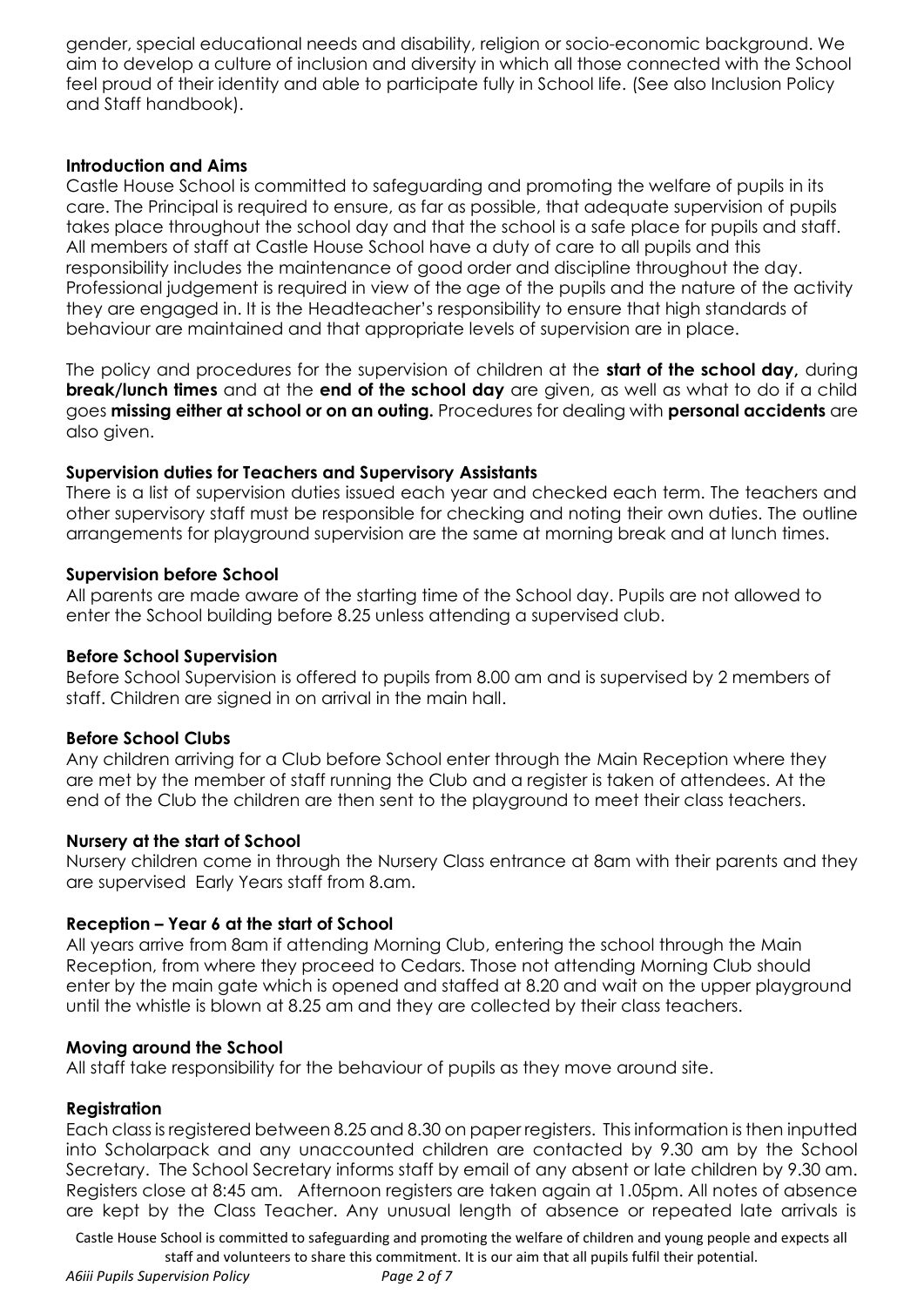recorded and reported to the Headteacher who may contact the Social Welfare Office if there is a concern.

## **Late Children**

Any child arriving after the gates have been closed at 8.40am must come with their parent or carer to the main reception where they will sign in using the paper sign in book. Registers will be updated accordingly after the Office Staff have notified the class teacher who may send a Learning Support Specialist to collect the child or if older then the child can make their way to class independently.

Registration for CherubS Nursery is in the Nursery on arrival

## **Morning Break time: Morning Break: 10.25-10.45**

## **Morning Break**

There is a staff Duty Rota in place for the supervision of Break and Lunch times. As part of their duties teachers and Learning Support Specialists are responsible for supervising pupil behaviour during morning and lunchtime breaks according to the duty rota published by the Headteacher. If a member of staff is due to miss a duty it is his/her responsibility to organise a swap with a colleague and inform the Headteacher.

No child is allowed outside the door unless a staff member is on duty. All pupils, unless with prior permission or request by a member of staff, are to take part in playtime during break in the School playground. If there is a medical reason why the child cannot go to pay the class teacher will ensure the child is supervised either in the Main Office or in the Library. Nursery children have supervised breaks in the EYFS areas, adjacent to their classroom.

If first aid is required during morning play, the child/children should be sent to the school office for treatment. If there is a major accident the Office would be contacted and a paediatric first aider would attend their child/children in the playground. If an injury requires hospital treatment parents will be contacted straight away and an ambulance called.

At the end of break time, children will line up quietly and teachers will accompany children to their classes.

## **Lessons**

Individual teachers are responsible for the supervision of their classes. Classes should not be left unsupervised.

Should the need arise staff may;

- Summon help from a teacher in an adjacent classroom.
- Use a phone by the classroom to call the School Office or Headteacher's Office
- If appropriate, send the individual with another accompanying pupil to the School Office.

## **Collection of a child during the day**

If a child is collected before the end of the day, the adult collecting the child has to sign him/her out using the paper collection system in place. The Office Staff are responsible for administering this system. The child is then signed in again by the adult if the child returns during the day.

## **Sport**

Appropriate staffing levels are in place for all sporting activities and risk assessments will have been undertaken where appropriate.

Staff involved in such activities must be aware of the relevant Health and Safety procedures and will ensure that appropriate supervision is in evidence at all times during the activity.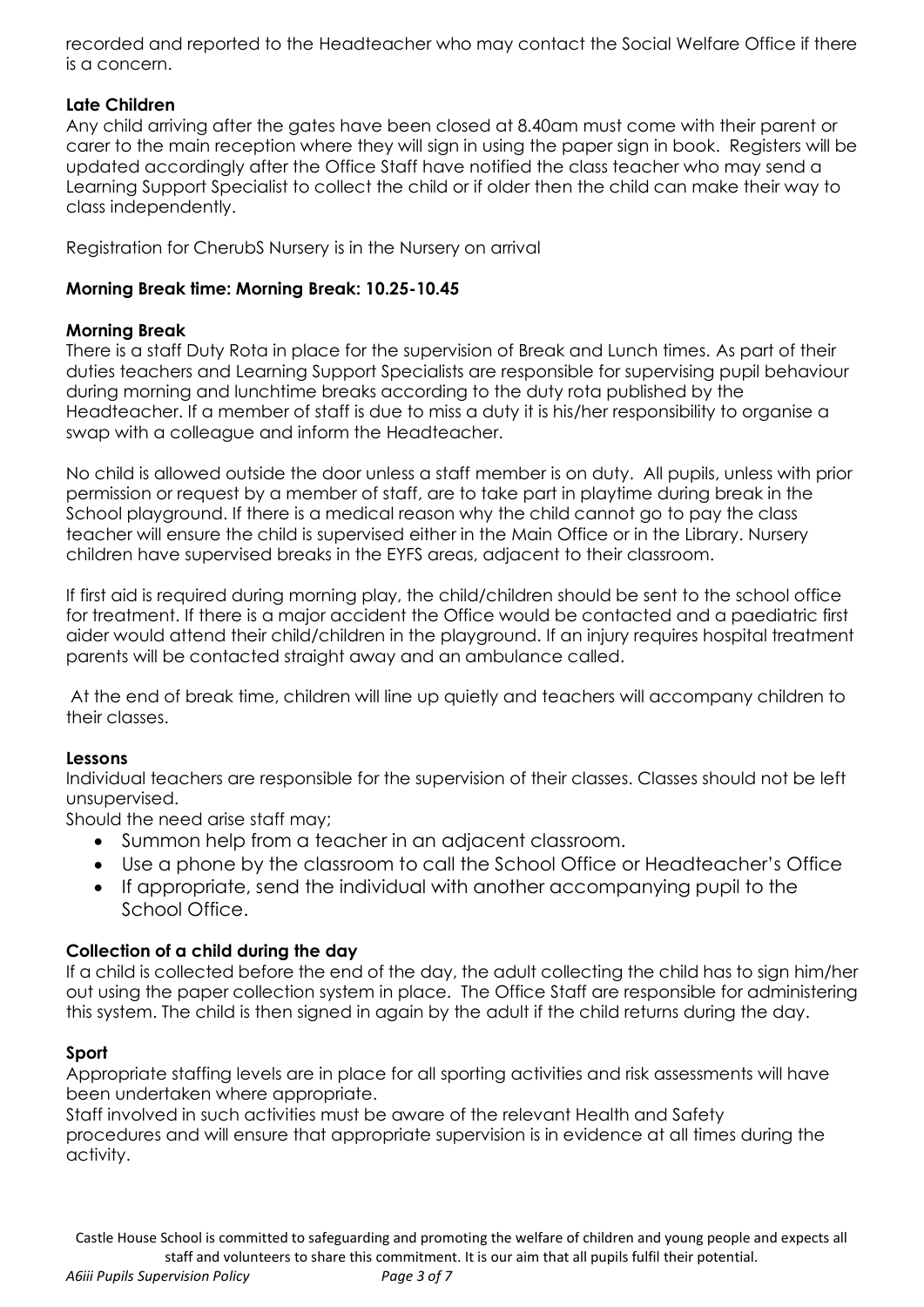Four members of staff take the children for their weekly swimming classes. The children walk to and from the local Swimming baths. KG, Y1 and Y2 are accompanied to and from the baths by 3 members of staff. Y3/4 are accompanied by 2 members of staff as are Y5 and Y6.

When attending Sports fixtures children are usually transported by their parents. They and their cars will be risk assessed.

## **Main School Lunchtime 12:15- 1:05 pm**

Nursery Lunchtime, supervised by Nursery staff: 12:00 – 12:45pm

#### **Depending on the timing of the club children attending lunch time clubs are either the first or last to be served.**

CherubS are supervised eating lunch in their classroom by Nursery Class staff. All other children have lunch in the school hall and are supervised by two members of staff. The children line up to collect their lunch and they are expected to return their plates and cutlery to the collection area table by table. Good manners are a given as is polite conversation. After their lunch, the children go out to play. However, no one, except those children attending lunch time clubs, is allowed to leave the Hall until a member of staff is on duty.

## **Lunchtime Supervision Arrangements**

The Duty Teachers, with the help of Y6 Table Leaders:

- 1. Encourage good table manners and orderly behaviour in the Dining Hall.
- 2. Check what is needed is on a table.
- 3. Ensure children are responsible for clearing the table.
- 4. Encourage children to eat the meal provided and encourage them in the avoidance of waste.
- 5. Supervise the orderly return of dishes etc. to the given point.
- 6. Clean up after the spillage of food, water or sickness during the meal.
- 7. Ensure that the children leave the dining room in an orderly manner.

## **End of Day**

The school day ends at 3.50pm and the Nursey closes at 6pm.

Afternoon club sessions usually end between 4.30 and 5pm. with Prep and Play continuing until 6pm.

KG and Y1 pupils wait with their class teacher to be collected from their classroom door. Y2-Y6 pupils due to be collected at 3.50 wait for their parents/carers on the playground with their class teachers. Any child due to be collected at 3.50pm whose parents/carers have not arrived by 4pm will be taken to Prep and Play and every effort made to contact their parents/carers to ascertain the situation. The Headteacher will also be informed.

If no contact has been made by 6.15 pm, police and social services will be contacted by the Headteacher.

Any child not collected from an after-school club will also be taken to Prep and Play and the same procedure will apply.

A child will never be released to an unauthorised person, even if the collection is late, unless an authorised person contacts the school prior to the end of the day and gives authority for a third party to collect. The authorised person should give the name and a physical description of the unauthorised person. A clear message will be recorded by the school administrator and passed on to the relevant members of staff. Staff must check the description and details before dismissing the child.

## **Collection of a child for a private lesson during the school day**

The Peripatetic Teacher will provide the Class Teacher with a rotating timetable so that the same lesson is not missed each week. The Peripatetic Teacher will **collect and return the child to the class.** In the event of fire, the Peripatetic Teacher will accompany the child to the fire assembly point so that the private lesson child is accounted for and ensures the child returns to the class

*A6iii Pupils Supervision Policy Page 4 of 7*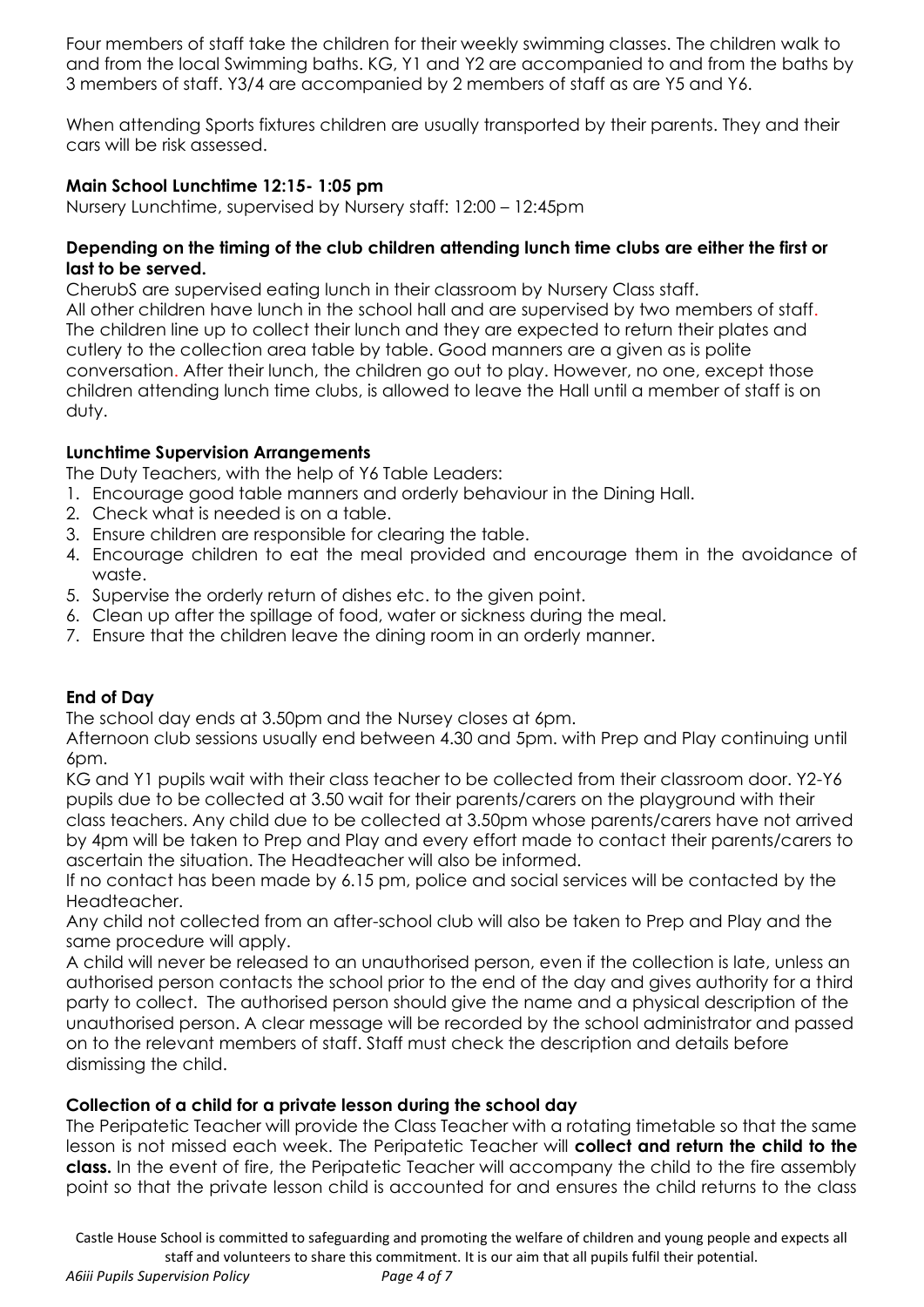line. If the class moves to another lesson e.g. to the gym the Peripatetic Teacher collects/returns the child from/to that lesson.

## **Clubs and Activities**

# **After School Clubs (4pm onwards)**

Children attending after School Clubs held in the main school building are expected to go the relevant room where they will be met and registered by the club leader. Children attending sports clubs outside the main building will wait to be collected from the playground school hall by the club leader. Attendance registers will be taken and the register kept by the Club Leader until after the children have been signed out by their parent/carers. See End Of Day for the procedures that will be implemented for any child not collected from a club or by 6pm. It is the responsibility of teachers and visiting instructors to ensure that pupils are well supervised during their club or activity. If clubs or activities are cancelled, The School Office, pupils and parents must be informed as early as possible so that they can make alternative arrangements. If parents cannot collect their children at the earlier time, then the children can stay free of charge at Prep and Play, which runs until 6 pm.

## **Educational Visits**

All events and Educational Visits held off site have their own risk assessment in accordance with the Educational Visits Policy. The school always complies with the pupil/adult ratio according to age group. Staff accompanying residential trips have enhanced DBS checks.

#### **Prep and Play**

Children may elect to go to Prep and Play until 6pm. A register is taken on arrival and on departure the children are signed out.

If the child has not been collected by the end of these periods, calls will be made to their parents/carers. Otherwise procedures that apply to children not collected will apply. (See p4))

#### **External matches/competitions**

Any children playing in an external match or competition are notified by letter of the date/time/venue etc. requesting contact details and medical information. Children are transported using their parents, accompanied by a member of staff, and returned to the school afterwards by the same method.

#### **Emergency Evacuation Procedures**

These are detailed in the Staff Handbook

# **Appendix 1**

## **General Guidance for Playtime Supervision**

- 1. Undertake playground duty, supervising by *circulating* amongst children. Staff should carry out this supervision separately, not in pairs.
- 2. Supervise children in designated areas, other than the playground, during Wet Play.
- 3. Attend to minor accidents and send wounded child with a friend to report to the School Office for First Aid during morning playtime and to the staffroom during lunch break. The Duty Teacher (the attender of the accident) must fill in the details of the accident in the Accident Book as soon as possible and return it to The School Office. The First Aider should record any treatment given. Both should sign the completed document.
- 4. Report to the Headteacher, any untoward circumstances or behaviour. Children are encouraged to be kind to one another in line with our school motto 'Kindness Counts'.
- 5. Ensure the safety and well-being of the children during the whole playtime.

## **Rules for Playground**

- 1. Children should not bring any equipment into the playground e.g. pencils, paper, scissors etc.
- 2. Children are encouraged to put food wrappers, apple cores etc. in the bins. Snacks are to be eaten standing not running.
- 3. Children are only expected to enter the school to go to the toilet or in a minor emergency. They must first ask permission. If it was a real emergency the child would be accompanied by

Castle House School is committed to safeguarding and promoting the welfare of children and young people and expects all staff and volunteers to share this commitment. It is our aim that all pupils fulfil their potential.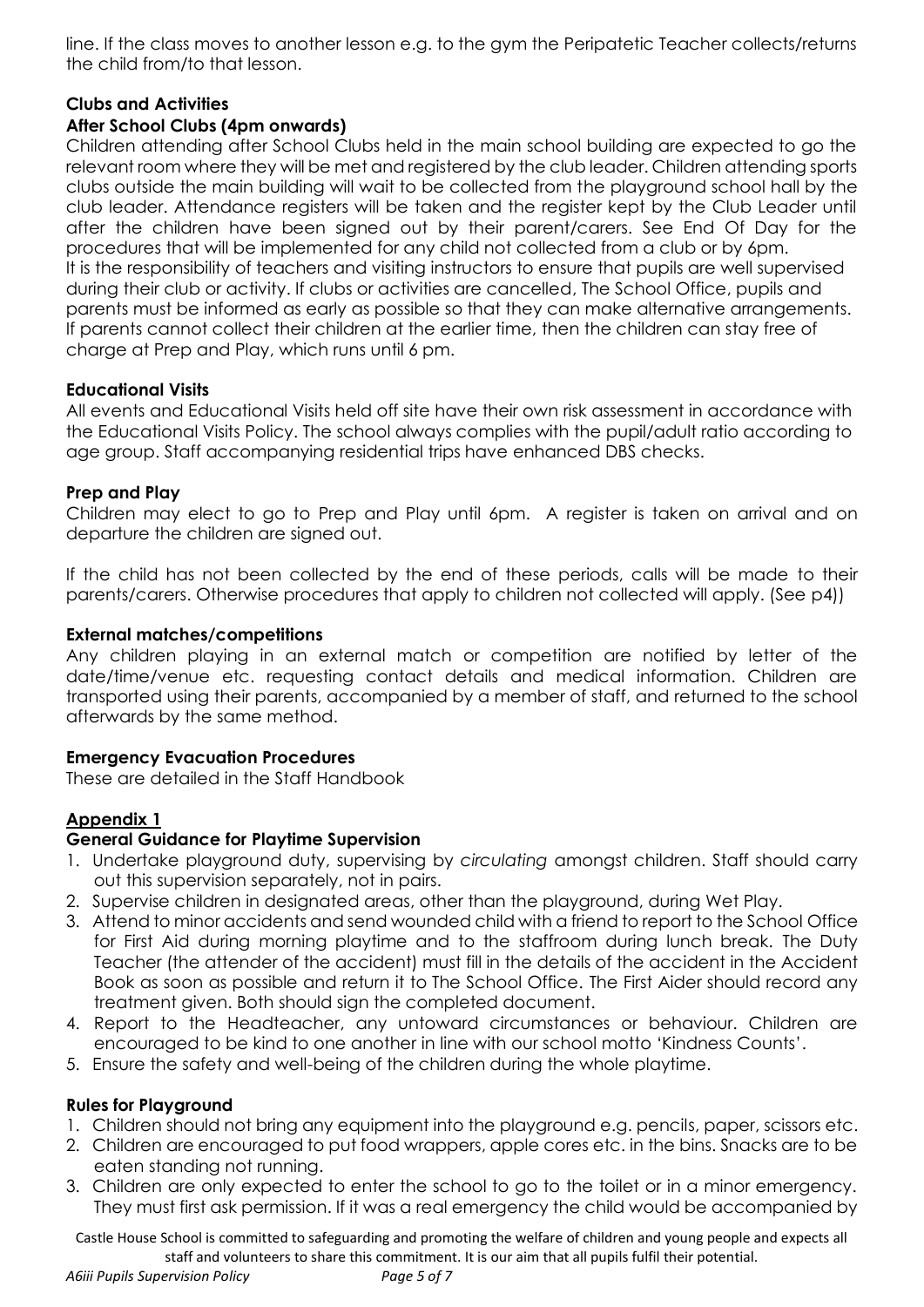an adult.

- 4. Children respond to the teacher signalling the end of break in silence and are expected to line up quietly.
- 5. Teachers/Learning Support Specialists collect their classes from the playground.

# **Equipment**

- Sports Teachers to tidy the PE store and play equipment left in boxes in the playaround.
- Equipment (from the boxes) can be used by any year group
- Equipment must be put away when finished with, not left on the ground!
- Equipment must be used in the appropriate manner.

# **Appendix 2**

# **How to deal with Personal Accidents**

- **The soiled area** is ventilated and **isolated** from other children. It is treated with absorbent granules ASAP and assistance is called for cleaning support.
- The child is comforted.
- **When two staff are present,** a change of clothes and wet wipes is provided, encouraging and aiding the child as far as is possible without close physical contact, to change into fresh apparel. Plastic/rubber gloves are always used. A plastic bag for soiled clothes is provided and a check is made that hands have been washed afterwards.
- Early Years children will require extra support especially if not toilet trained.
- The parents are notified **immediately** if the child is unwell or unable to attend to herself hygienically. (The Office will make contact.) The parent must attend to the child in this instance and take her home.
- As a **matter of courtesy** in any such event, if the situation is not an emergency, the Class Teacher will notify the parent at the end of the day.

# **Appendix 3**

# **Procedures**

# **In the event of a member of staff fearing that a child has gone missing while at School:**

- Member of staff who has noticed the missing child will calmly inform the Headteacher.
- Staff will promptly but calmly round up all other pupils to a pre-arranged area e.g. classroom and a designated member of staff will read the group a story or continue an activity.
- A check must be made with the School Office to see if the child has another commitment e.g. music exam, drama lesson etc.
- All other available staff will conduct a thorough search of the premises and notify the Headteacher if the child is found immediately.
- A thorough check of all exits to be made to make sure all gates / doors were locked / bolted and there are no other ways a pupil could have left the School. If something is discovered this needs to be drawn to the attention of the staff immediately.
- The safety and care of the other pupils is paramount so the security of the School and the number of staff remaining to supervise the other pupils in the School must be adequately maintained while the search continues.
- Staff must try to remember and write down a description of what the child was wearing and any distinguishing features.
- If a child has not been found after 20 minutes from the initial report of them as missing then parents / carers and police will be notified (Social Services if appropriate).
- If the missing child has any special medical or learning needs then these need to be noted to be disclosed to police or other agencies.
- Inform the School Insurers.
- If a child is injured a report would be made under RIDDOR (reporting of Injuries, Diseases, and Dangerous Occurrences Regulations 1995) to the Health and Safety Executive (HSE).

# **In the event a member of staff fearing that a child has gone missing while off School premises:**

- 1. Visit Leader must ensure safety of remaining pupils.
- 2. An immediate head count would be carried out in order to ensure that all the other children were present.
- 3. Contact the venue manager and arrange a search
- Castle House School is committed to safeguarding and promoting the welfare of children and young people and expects all staff and volunteers to share this commitment. It is our aim that all pupils fulfil their potential.